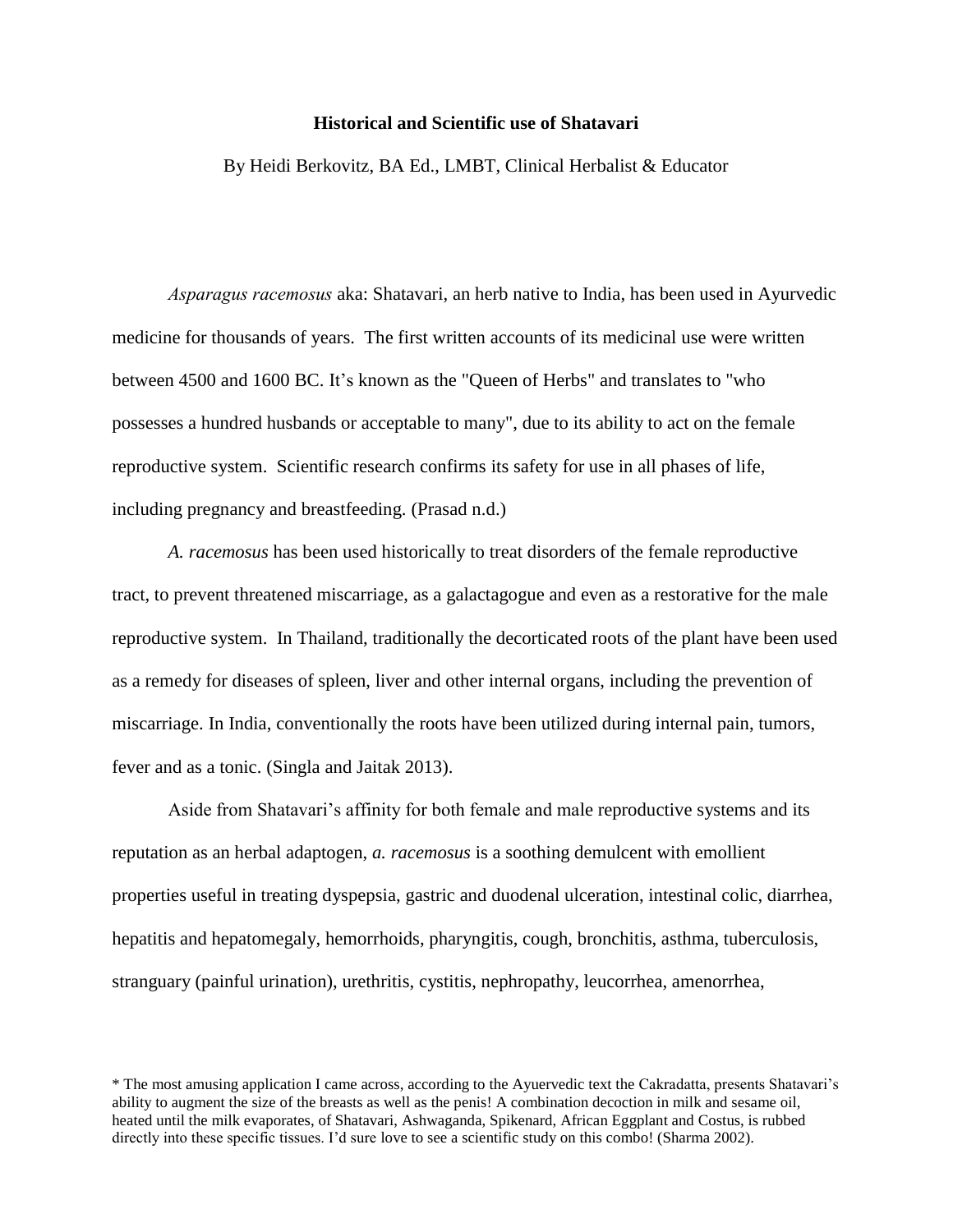dysmenorrhea, agalactia, female and male infertility, threatened miscarriage, menopause, epilepsy, fatigue, asthenia, cardiopathies, tumors and surgical adhesions. (Caldecott, T. 2014)

In a 2103 scientific review of *a. racemosus*, Alok et al.'s research confirms shatavari's wide array of medicinal applications, including its use as a immunomodulator, molluscicidal, analgesic, antidepressant, anti-inflammatory, diuretic, antihepatotoxic with potential to prevent hepatocarcinogenesis; immunoadjuvant potential against diphtheria, tetanus, pertussis; exhibitor of antioxidant effects during gama radiation effecting lipid peroxidation and protein oxidation; antilithiatic activity against lithasis (stone formation); enhances memory and protects against amnesia; beneficial in the management of stress, reduces blood glucose and has a positive effect on central nervous system. Gastrointestinal effects include promotion of gastric emptying, protection of gastric mucosa, antidiarrheal and treats duodenal ulcers and protects against intra-abdominal sepsis.

Shatavari is best known as a "versatile female tonic for female infertility, as it increases libido, cures inflammation of sexual organs and even moistens dry tissues of the sexual organs, enhances folliculogenesis and ovulation, prepares womb for conception, prevents miscarriages." Additionally its uterine sedative properties have been found responsible for the competitive block of oxytocin induced contraction while acting as post partum tonic by increasing lactation, normalizing uterus and changing hormones.

This all round amazing herb can be a woman's best friend and certainly belongs in ever herbal apothecary. I have used it quite successfully with many clients over the years and highly recommend it.